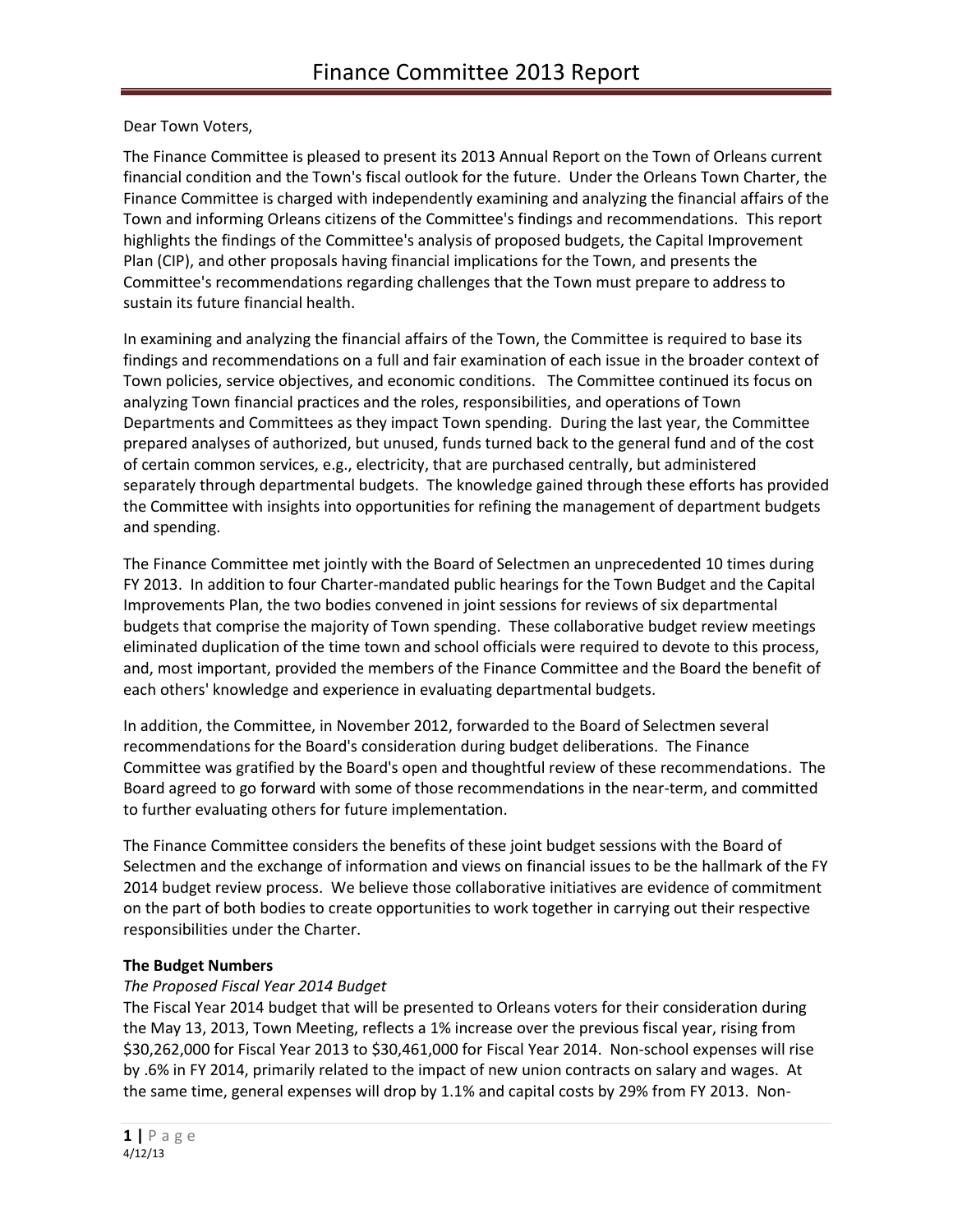property tax revenue is anticipated to be down by 5.4% in FY 2014 from FY 2013. A 2.7% property tax increase is forecast for FY 2014.

A longer-term perspective on the budget is below. Over the past five years, Orleans' budget has been managed aggressively, increasing by a total of 11.6%. In that same period, property tax revenues have increased by 18%.

The major sources of Revenue for Fiscal Year 2014 and Fiscal Year 2009 are listed in the table below.

|                          | Proposed Fiscal Year 2014 |              | <b>Actual Fiscal Year 2009</b> |              |
|--------------------------|---------------------------|--------------|--------------------------------|--------------|
| <b>Source of Revenue</b> | <b>Dollars</b>            | % of Revenue | <b>Dollars</b>                 | % of Revenue |
| Property Tax             | \$22,854,000              | 75.0%        | \$19,361,000                   | 72.0%        |
| Local Receipts           | \$4,592,000               | 15.0%        | \$4,046,000                    | 15.0%        |
| Motor Vehicle Excise     | 876,000                   | 3.0%         | \$1,180,000                    | 4.0%         |
| State Aid                | 468,000                   | 1.5%         | 802,000                        | 3.0%         |
| Hotel/Meals Tax          | 496,000                   | 1.5%         | 205,000                        | 0.7%         |
| Free Cash                | 464,000                   | 1.5%         | 599,000                        | 2.5%         |
| Other                    | 777,000                   | 2.5%         | \$1,115,000                    | 4.0%         |

Likewise, we made the same comparison in expenses for Fiscal Year 2014 and Fiscal Year 2009.

|                                     | Proposed Fiscal Year 2014 |              | <b>Actual Fiscal Year 2009</b> |              |
|-------------------------------------|---------------------------|--------------|--------------------------------|--------------|
| <b>Expenses</b>                     | <b>Dollars</b>            | % of Expense | <b>Dollars</b>                 | % of Expense |
| <b>Salaries and Benefits</b>        | \$13,022,000              | 42.7%        | \$11,611,000                   | 42.5%        |
| <b>School Expenses</b>              | \$8,324,000               | 26.8%        | \$7,470,000                    | 27.4%        |
| <b>General Expenses</b>             | \$3,463,000               | 11.4%        | \$3,478,000                    | 12.7%        |
| Debt                                | \$2,800,000               | 9.2%         | \$2,641,000                    | 9.6%         |
| <b>State and County Assessments</b> | \$<br>532,000             | 1.7%         | 461,000                        | 1.7%         |
| Capital Outlay                      | 625,000                   | 2.0%         | 926,000                        | 3.4%         |
| <b>Community Preservation</b>       | 645,000                   | 2.1%         | 558,000                        | 2.0%         |
| <b>Special Articles</b>             | 1,050,000<br>S            | 3.4%         | 162,000                        | 0.1%         |

### *The Capital Improvement Plan*

The Capital Plan for Fiscal Years 2015-2019 provides taxpayers with a plan of the estimated cost and timing for Capital Projects that the town is considering. The approval of the plan is not a commitment to spend money, as each project must be approved subsequently at Town Meeting in the year it is to be funded.

The Capital Improvement Plan to be presented at this year's Town Meeting totals \$63,447,050. The breakdown of the Capital Improvement Plan is:

| Fiscal Year 2015 | 484,590<br>S. |
|------------------|---------------|
| Fiscal Year 2016 | \$43,096,690  |
| Fiscal Year 2017 | \$5,684,100   |
| Fiscal Year 2018 | \$3,146,820   |
| Fiscal Year 2019 | \$11,034,850  |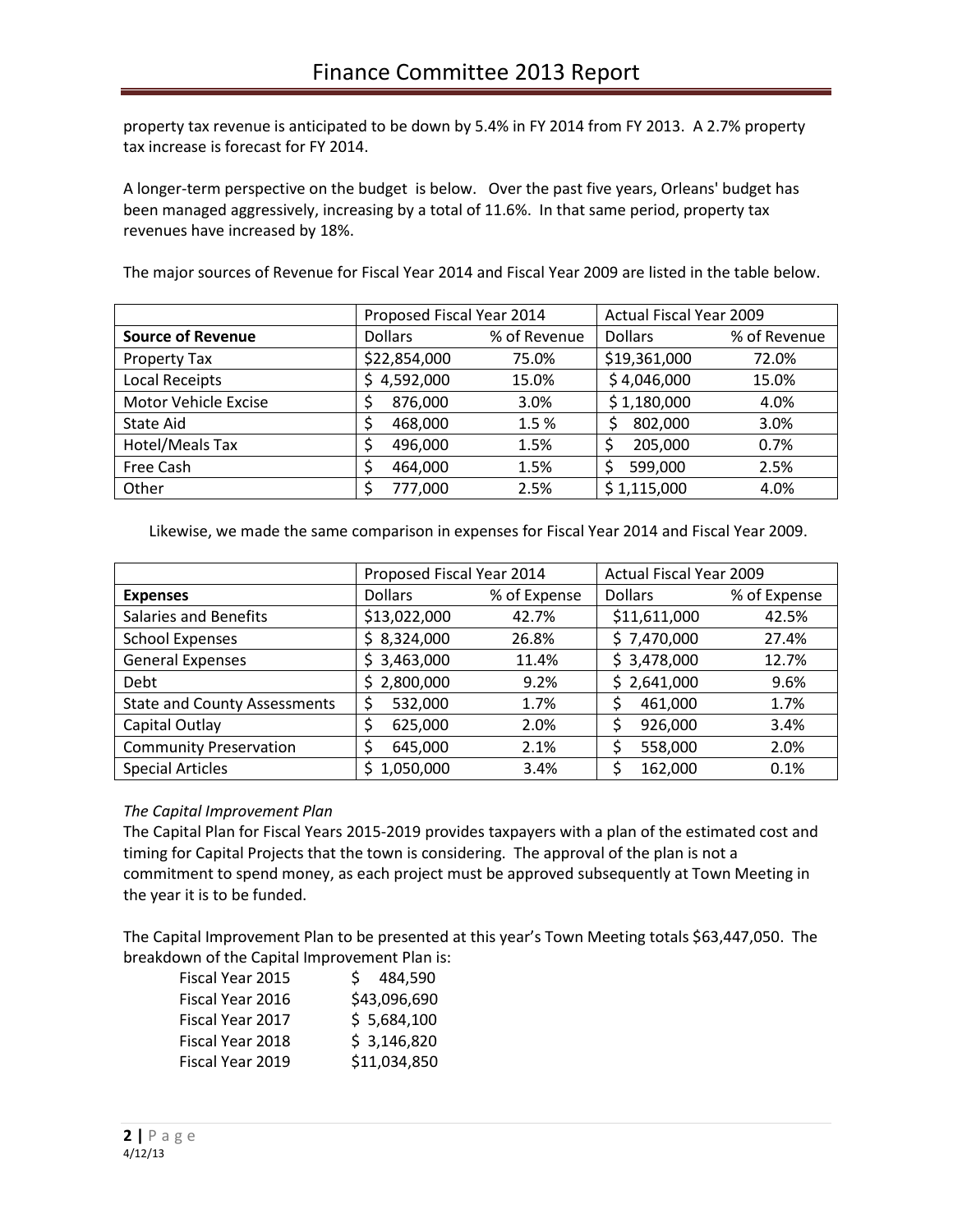### **Fiscal Health**

The Town of Orleans current fiscal condition is very good. The Town maintains its AA+ bond credit rating -- a rate that is "just under a Triple A," as the Board of Selectmen were advised during the March 6, 2013, FY 2012 audit exit conference, and that is the highest rating that a Town with Orleans' demographics is likely to achieve. The Town's FY 2012 audit concluded that Orleans' financial trends are "consistently good" ; that the Town is managing its budget and finances well and has achieved or exceeded Bond Rating Agencies' fund reserve metrics that determine a municipality's credit worthiness and attractiveness to investors, which sustains Orleans' position as among the top 5% of Massachusetts communities.

The Town's fiscal performance is further buoyed by Town voters' approval in May 2012 of the creation of an OPEB (Other Post Employment Benefits) stabilization fund and additional funding for the Town's general stabilization fund, with appropriations of \$150,000 and \$100,000, respectively. This year voters will be asked to approve additional contributions to the OPEB fund. In FY 2012, the Town also expanded efforts to further improve its fiscal and operational performance, launching a practice of conducting one departmental activity review a year in conjunction with the annual audit; implementing an internal departmental audit process; completing the formal documentation of financial policies and procedures; and initiating development of a written fraud policy, which is nearing completion at this writing.

There are, however, both internal and external factors that will impact the Town's future financial health and challenge Town finances.

#### **Fiscal Challenges**

#### *Economic Conditions*

Orleans' unemployment rate, although high, declined from 10.3% in February 2012 to 9.3% in February 2013, the most recent month for which rates currently are available. Housing prices have begun to stabilize. The average price of a home in Orleans dropped by \$10,000 from 2012 to 2013, from \$664,000 to \$655,000. The median house price dropped from \$505,000 to \$499,000 in that same period. An upturn in tourism last summer generated a 12% increase in Hotel and Meals tax receipts over the previous year along with numerous reports from local businesses indicating sharp increases in seasonal sales.

After slowing sharply over the twelve months of 2012, the rate of inflation rose by .7% in February 2013 -- the largest month-to-month rate increase since June 2009 -- driven largely by fuel and food price increases. Although the February 2013 inflation rate, at 2.1%, still is notably below the 2.9% rate reported a year ago, sustained increases in those costs that most directly and profoundly affect Americans' pocket books continue to influence negatively individuals' perceptions of their own personal financial well-being.

#### *State Aid*

State aid to towns continues to be a source of concern. The rate of reductions in State and Federal aid to the Town has slowed, but no significant up-turn in aid is anticipated. At the same time, state and county assessments have continued to rise, increasing by \$13,000, or 2.5%, from Fiscal Year 2013 to Fiscal Year 2014. Moreover, the availability of funding from federal and state grant-in-aid programs continues to decline as programs are terminated and appropriations are cut. Over the years, the Town has tapped successfully an array of grant programs to augment resources for police, fire, highway, and Open Space programs, among others. But, the competition for those scarce resources has increased. Funding for the most recent round of the State's Community Innovation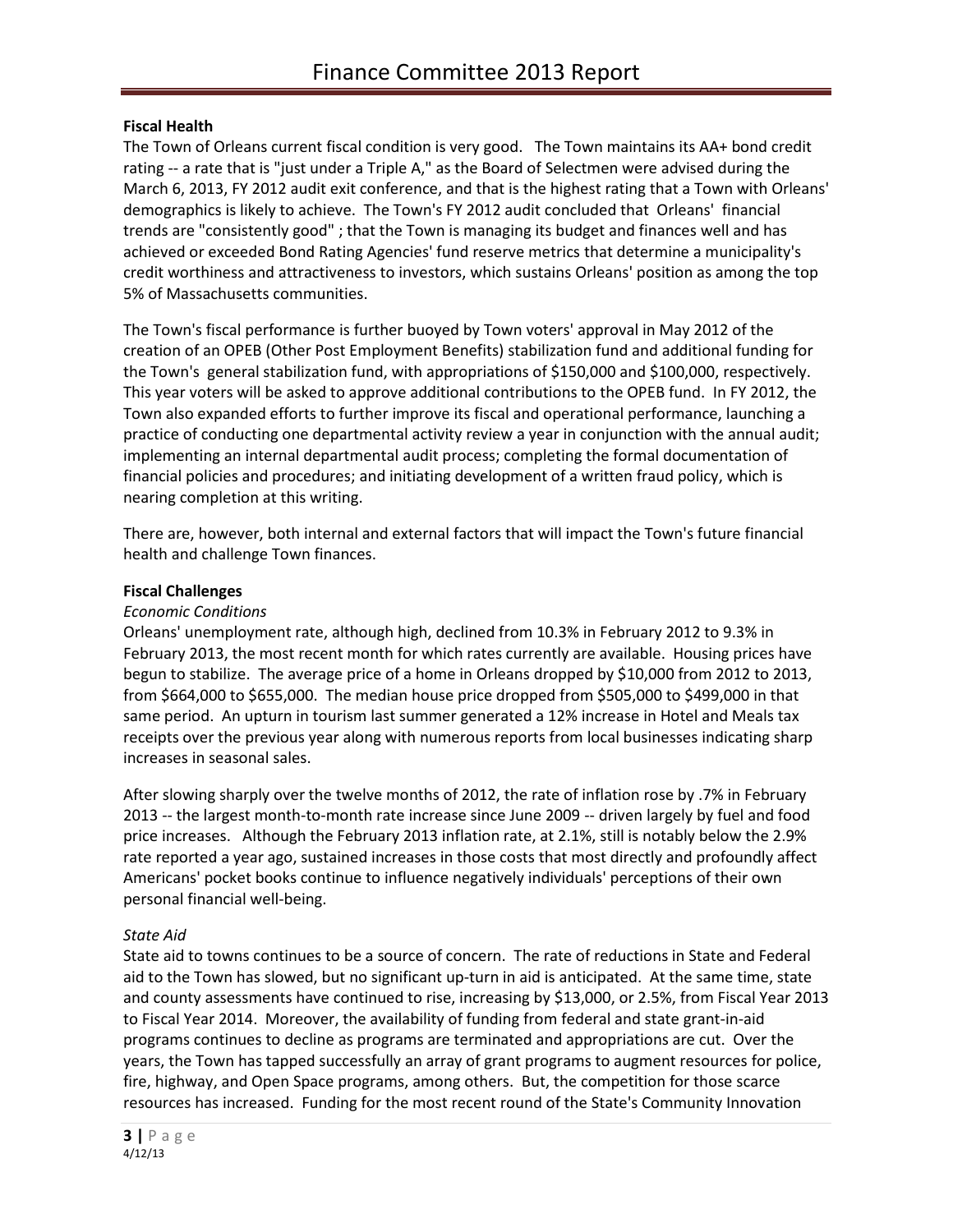Challenge Grant Program, which engendered 119 applications requesting nearly \$20 million, was reduced by almost half. In February, the Program announced the award of \$2.25 million in grant funds to 27 applicants. Last year the same number of applicants shared \$4 million in grant funds. A consortium of nine Towns, including Orleans, sought \$262,500 in this round of funding to expand a shark-tagging program and create warning signs and educational brochures for beachgoers. That joint initiative was awarded \$50,000, which will sharply reduce the scope of that project. The Orleans Water Department also was among applicants for this round of Innovation Challenge Grants, seeking \$68,026 to acquire equipment, software and engineering services to move Department data management, storage, and utilization to one automated data base. In February, the Department was advised that its application would not be funded. Water Department officials currently are working with the Town Administrator on plans to go forward with a modified version of this project using Town funds.

# *Debt Management*

Significant strides have been made by Town Leadership and staff on the management and control of our debt. Debt amortization costs for Fiscal Year 2013 declined by 5% in FY 2013 and are anticipated to drop by an additional 4.1% in FY 2014 largely as the result of the strategic use of BAN's (Bond Anticipation Notes), at a current interest rate of less than .5%, to finance debt for the short term and the refinancing of bonds that, over the life of the bonds, will produce savings of \$600,000 for the CPC's Open Space Program and the Town Water Department. Last year, Town voters approved the pre-payment of principal on an additional Open Space bond, which reduced the number of years to the bond's maturity and the amount of interest paid during that period. The CPC is hopeful that it will be in a position to retire additional Open Space-related debt in FY 2015. Creation two years ago of a stabilization fund to finance the Town's water quality drainage improvements and town pavement management initiatives instead of bonding to pay for these important programs also has reduced debt-financed spending.

Town leadership must sustain its current focus on debt management while moving forward with spending to implement voters' priorities. If the current Capital spending forecasted in the FY 2015- 2019 CIP is executed, debt is expected to rise in FY 2015 by 27%. Debt principal and interest payments are the Town's fastest growing expense and the debt burden remains at 10% of the Town's total expenses. A near-term escalation in pressure on the Budget and Capital Plan is on the horizon to accommodate increased spending to support wastewater plans. Decisions regarding the financing of major capital expenditures must be carefully scrutinized for their long-term impact on the ability of the Town to maintain its critical infrastructure and economic health, including Town facilities repairs and maintenance; vital roadway and drainage improvements; and a stepping up of funding to pay down OPEB unfunded liabilities. Voters expect Town Leadership to achieve a reasonable balance between managing debt and spending to meet critical needs to which they have assigned a high priority.

With uncertain economic conditions, declining state aid, and looming increases in debt, Orleans' property taxes -- which have been stable for many years and remain among the lowest on Cape Cod -- can be expected to increase in the future. The challenge of Town leadership is to maintain the financial health of the Town while not increasing the real economic stress felt by its citizens.

But, it is Orleans' changing demographics that holds the most significant implications for the Town's future.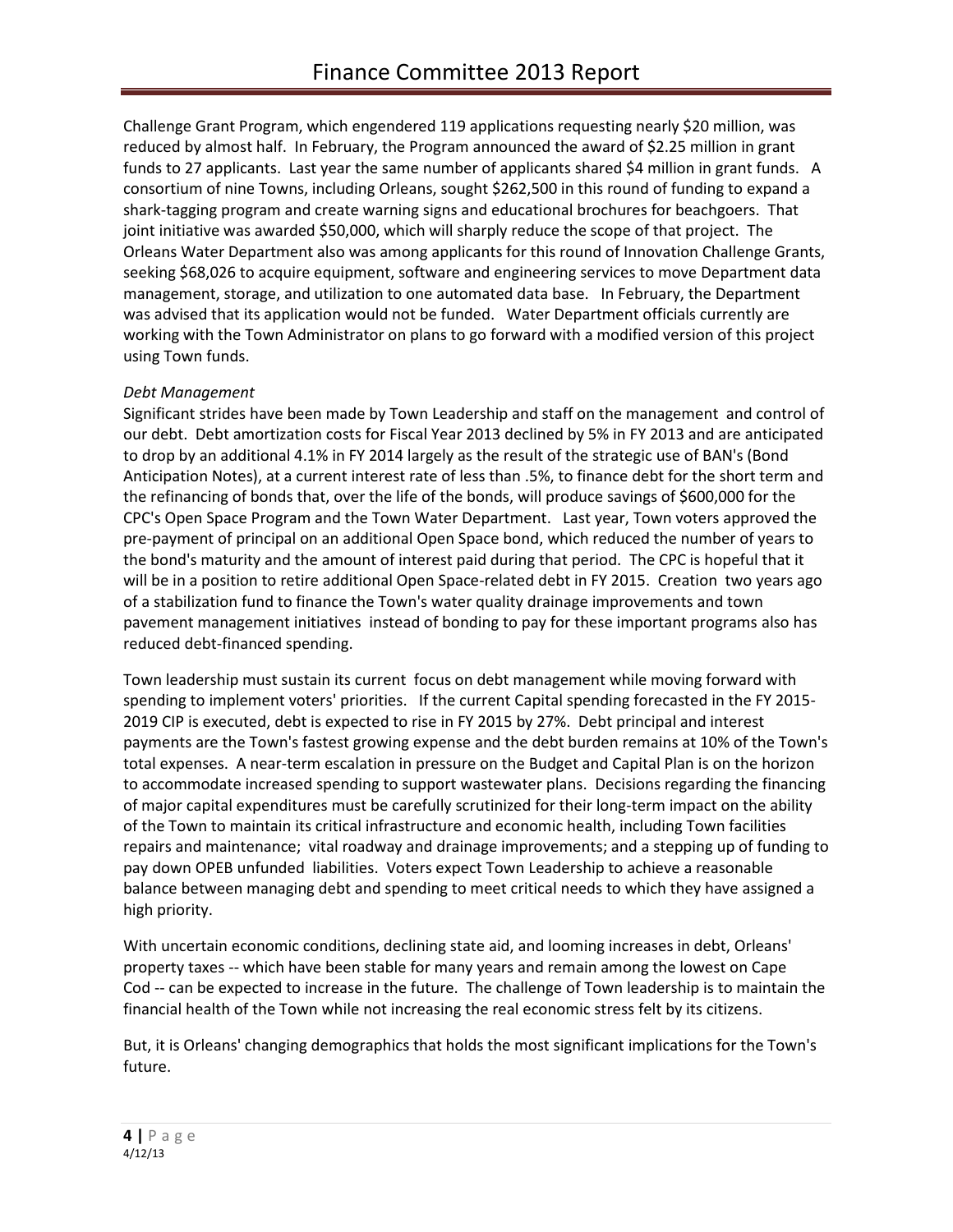# **The Demographics Conundrum**

In last year's report to the Town, the Finance Committee called upon Town leadership to take steps to begin a dialogue on the implications of demographic changes on the needs of Orleans citizens for public services in the future. With fewer, but older, full-time residents, a dearth of well paying jobs, and the lack of affordable housing, the Town may be faced with the loss of a viable business community and labor force -- the future workers, trades people, and business owners in Orleans. The issue of Orleans' changing demographics has been in the background of numerous discussions in the community over the past year, but that issue remains the unattended " elephant in the room," and no action has been taken to date to elevate this to the priority status it deserves.

This year the Finance Committee is asserting that the Town's changing demographics is the number one risk to the long-term economic health of Orleans and its viability as a community. This issue deserves center stage in our report. If left unattended, the issue of the implications of our changing demographics portends a crisis that will be irreversible if we do not act aggressively now to reverse current trends.

This is what we know:

# *The demographics . . .*

- From the 2000 to the 2010 Census, Orleans' population declined by 7.1%
- The median age of Orleans' population rose from 56 years in 2000 to 60 in 2010; the average age of Orleans' population today is nearing 50.
- In 2010, 46.8% of Orleans' population was 62 years of age or older.
- In 2000, 34% of Orleans' population was between the ages of 20 and 54; in 2010, that figure dropped to 29%.
- The 2000 Census recorded 3,087 households in Orleans, of which 1,772 were designated family households. Among the total number of family households, 456 included children under 18 years of age. The 2010 Census reported 2,950 households, and 1,664 family households, among which 345 included children under age 18.

# *The problem . . .*

Our demographics are going in the wrong direction. Our population is aging and we are losing younger residents. We are facing the rising cost of supporting an aging population and the challenge of doing so with the majority of that population living on fixed incomes. And, without aggressive intervention, these current trends will continue.

Orleans excellent schools and beautiful beaches, and quality Town services top the list of our Town's attributes. But, for young families, jobs, housing, child care, transportation, and access to health care services are critical considerations in determining whether they can become part of the Orleans community. As it stands today, young people may have to compromise their financial security to live, work, and raise their families in Orleans if they can afford to move here at all.

The high cost of housing and the scarcity of affordable housing for low and middle-income individuals are significant factors in the accessibility of Orleans to young families. Anecdotally there are reports of young parents who have relocated to Orleans to enroll their children in Orleans' excellent schools and who took on mortgages that have left them "house poor" in order to do so. These individuals assumed financial burdens to take advantage of the educational opportunities of Orleans.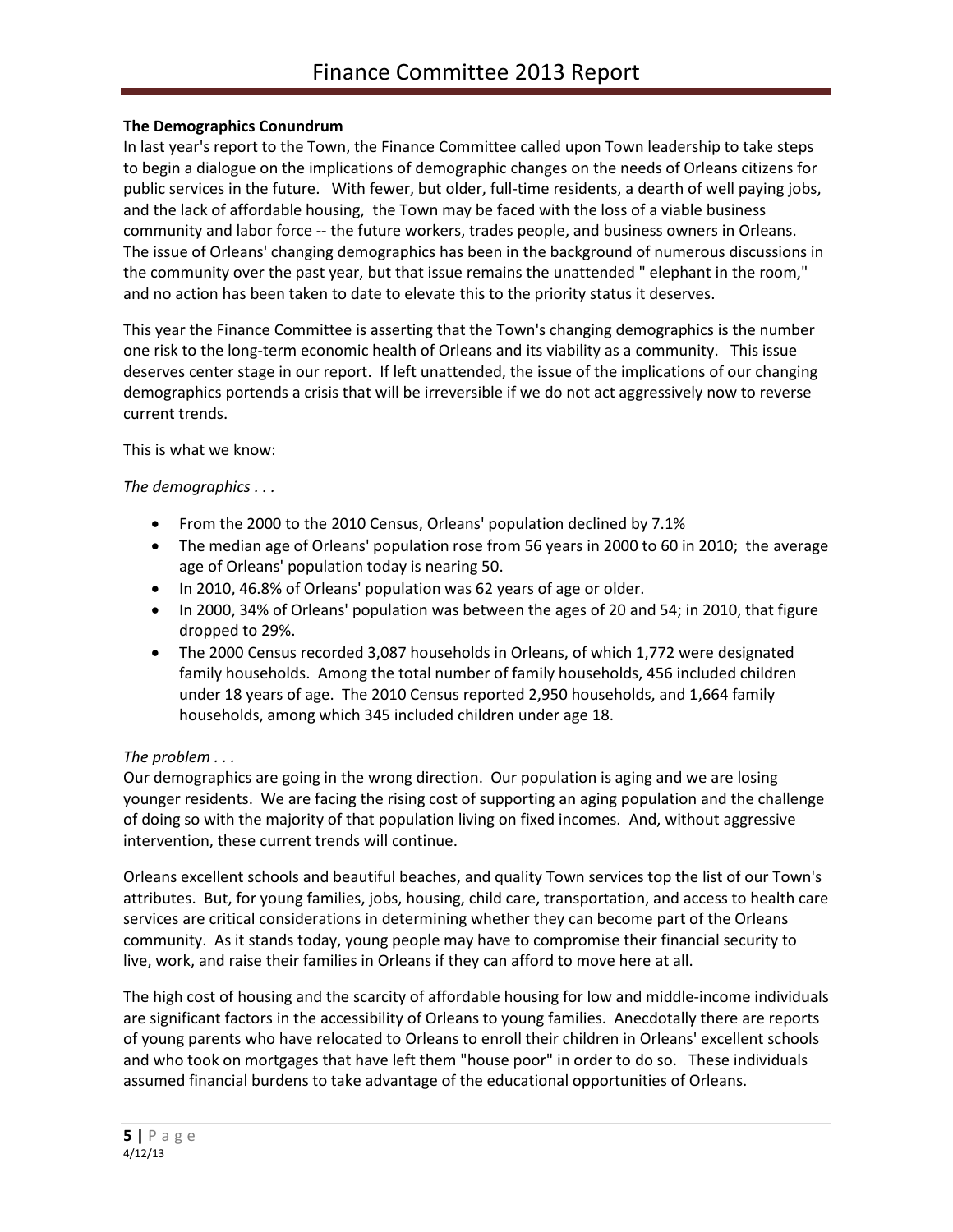Last year's Finance Committee Report cited steps that the Town's Planning Department and Community Preservation and Affordable Housing Committees, have taken to increase the number of affordable housing units that are available to Orleans Citizens. But, the demand is great and we must do more. The Community Preservation Committee (CPC) Chair on March 27th advised the Board of Selectmen that the CPC-funded Habitat for Humanity affordable housing project drew 50 applicants for five houses. She characterized the level of interest generated in the available housing as "a positive," for the Town's affordable housing program, but, more significantly, a strong indicator of the critical need for such resources and an imperative for the Town to expand its efforts on affordable housing.

Orleans does not have a large business base and the lack of well paying jobs to attract a younger population threatens to undermine the Town's business community and labor force. The majority of our tax revenues are from residential property. The businesses we do have are under constant pressure to remain financially sound with our declining population. In addition to a declining population, many year-round residents leave Orleans for warmer climates for months at a time. This puts further pressure on our businesses as they try to maintain stable services through extreme swings in demand from winter to summer months. Orleans made further progress this year on moving forward with implementation of the Town's Village Center Study which proposes a number of improvements that hold the potential for creating jobs and increasing commerce by making that area more attractive to businesses and visitors.

Many of Orleans Town employees are nearing retirement age. This creates a different labor force pressure for our community. When a Town cannot support a vital labor force, there is no ready pool of qualified potential employees when jobs do become available. And, we may be faced with this situation sooner than we might think. The Massachusetts state legislature currently is deliberating a pension reform bill that could produce savings for municipalities, particularly on heath care. But, enactment of that legislative also may have the unintended consequence of hastening the departure of Town employees who are close to retirement. Who will fill those jobs?

# *The imperative . . .*

There is no easy answer for the conundrum of Orleans' changing demographics. These changes do create fundamental risks to the long term economic health of our community. There must be a thorough understanding of the implications of these demographic changes on our community to begin to plan aggressively to address them. Achieving a sustainable equilibrium between the age groups of our year-round residents must be assigned a priority by the Town leadership and reflected in Town departments' planning and budgeting.

The tax base must be broadened. We must "grow our own," and provide incentives to draw young people to Orleans and opportunities for them to thrive and prosper as members of our community. We must act with an eye toward the future and an understanding that what we do -- or don't do -today may have serious implications for the Orleans of 10, 20, or 30 years from now.

### **Addressing Long-term Fiscal Needs**

The fiscal challenges of the future will be significant. To meet these challenges, the Finance Committee believes that the following must be addressed as priorities in the near-term. Each of the issues addressed below will be a significant factor in our efforts to address the implications of our changing demographics: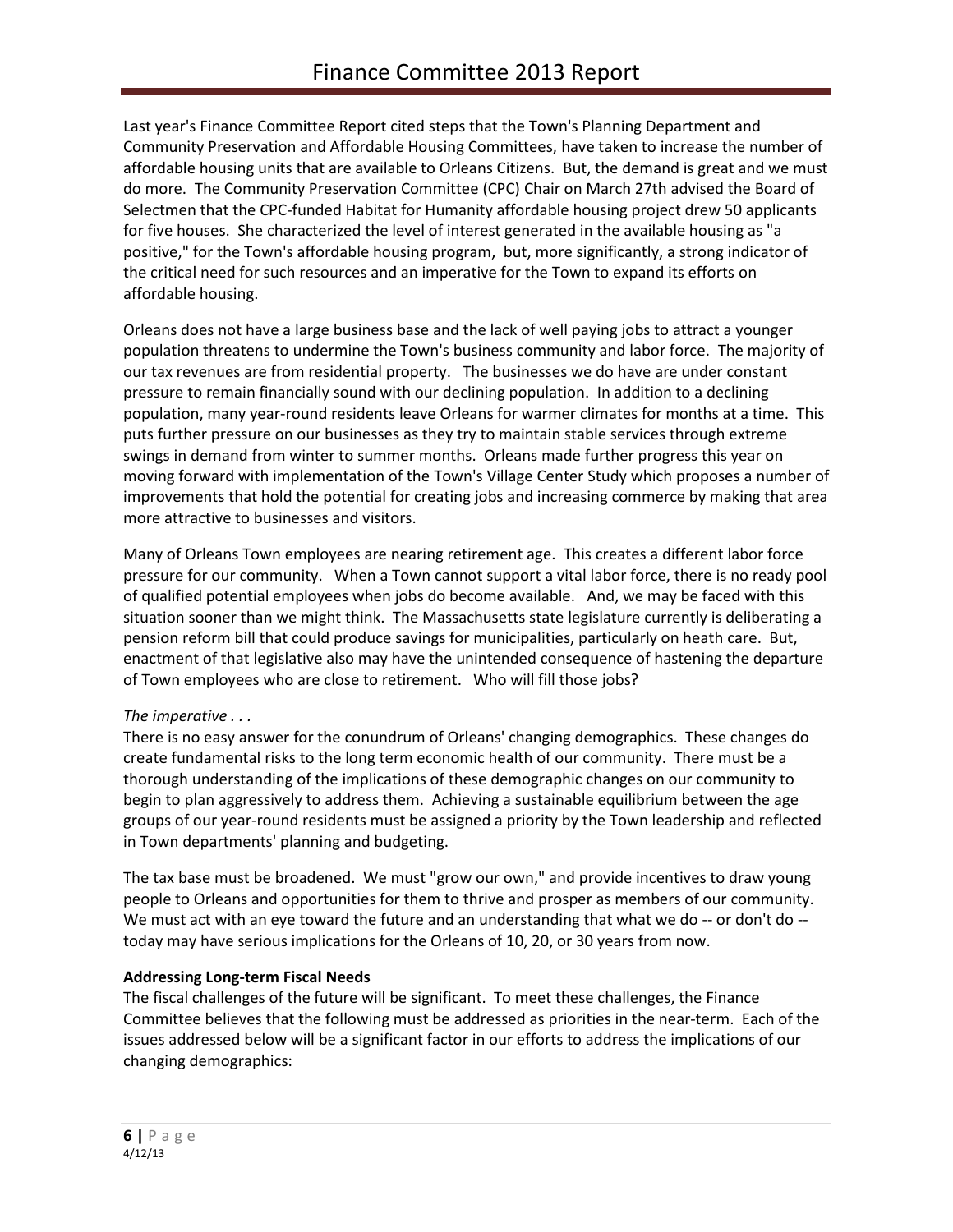# *Unfunded OPEB Liabilities*

Currently, the Town of Orleans' unfunded pension liability is \$17,000,000 and our retirees' other post employment benefits (OPEB) have an accrued liability of \$28,000,000, for a total obligation of \$45,000,000. The pension liability currently is being funded by the Town at a level and on a schedule to meet the 2038 State deadline for full funding of each pension system. By contrast, at present there is no requirement that municipalities make payments against their OPEB liabilities or any deadline for fully funding that obligation.

At last year's May Town Meeting, voters approved the establishment of an OPEB stabilization Fund so that funds may begin to be set aside as a reserve for payments against the Town's future liability. The Finance Committee fully supported establishment of the OPEB and believes that payments against that funds must be accelerated.

During the 2012 audit exit conference in February of this year, the auditor applauded the Town's creation of the OPEB stabilization funds, characterizing that funding as a good start. The Board of Selectmen was advised that reducing the amount of funds set aside in Free Cash for the specific purposes of increasing deposits into Town stabilization funds would accelerate the growth of these funds and further enhance Orleans' investment appeal. Augmenting funds deposited into stabilization funds has a particular appeal to creditors as the use of these monies is restricted to those purposes for which the funds were created. Funds deposited into the OPEB stabilization fund, for example, only are available to pay down the Town's obligation. Free Cash, by contrast, is available for appropriation for any purpose which Town voters approve. In accordance with the Board of Selectmen's policy, Free Cash is maintained in amount equal to 4.5% of the Town's annual budget each year, with an additional .5% set aside for the stabilization funds. The Massachusetts Department of Revenue states that "under sound financial policies," a community's goal would be to generate Free Cash at a level between 3 and 5% of its annual budget. The Finance Committee would encourage the Board of Selectmen to consider reducing the percentage set aside for Free Cash to 4% and authorizing a corresponding 1% to be set aside each fiscal year for the OPEB and General Stabilization Funds.

### *School Sustainability*

Facilities assessments of the Nauset Regional High School and Middle School have been completed and for the first time, a region-wide capital plan has been developed. The completion of that plan is a major step and one that the Finance Committee supports. This plan will provide Towns in the Region with the information that they need to evaluate and plan for the financial impact of capital improvements spending on their respective budgets. And, the level of spending that will be required by Towns in the Region to support these capital needs is significant. The capital assets assessment forecasted the spending of some \$21 million over a ten-year period to rehabilitate Region school facilities.

In addition, Orleans' 10-year Town buildings and facilities master plan, which was completed in February 2012, is underway, and in FY 2014, replacement of a boiler at the Orleans Elementary School (OES) at a cost of \$200,000, will head the list of projects. This is just the first of a long list of OES capital needs that the Town voters will be asked to support to implement the master plan. This year, additional funds requested by OES for capital projects at the school as well as the hiring of two replacement teachers have driven the OES budget 4.2% above the spending target set by the Board of Selectmen. At the May Town Meeting, voters also will be asked to approve \$300,000 for the OES for implementation of a five-phase physical security improvement project, an initiative that the Finance Committee supports fully, but that will put further stress on the Town budget.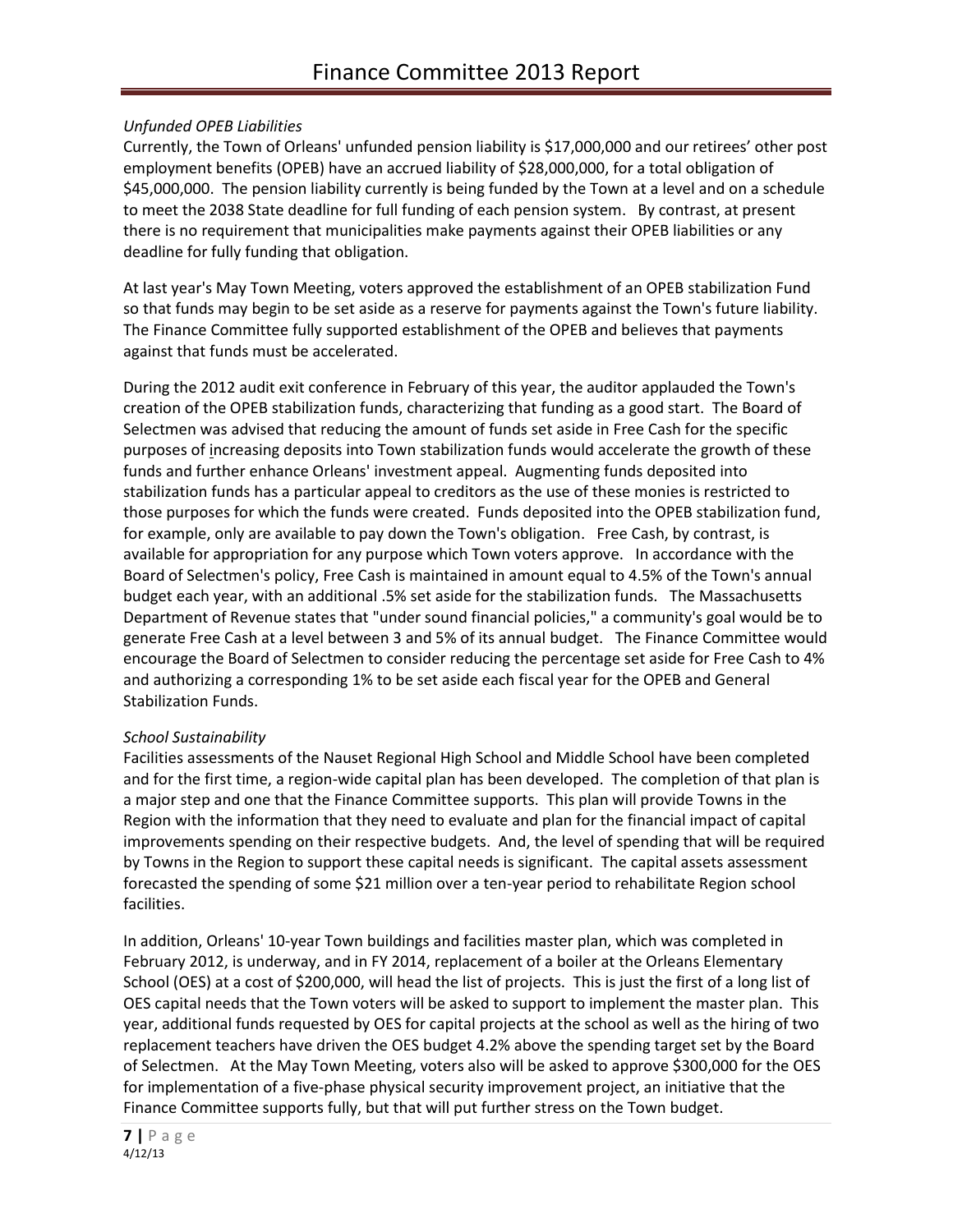Over the past year, the Board of Selectmen have devoted increased time to engaging with schools administration officials and schools committee members in an effort to develop a better understanding of the schools' budgeting processes. Joint Board and Finance Committee meetings held with these officials in March of this year to review their FY 2014 budgets were preceded by meetings with school committee members to hear from them on major priorities and concerns. The purpose of this increased interaction between Town Leadership and school officials was to open lines of communications that would carry over into deliberations of schools' financial needs and initiatives.

Orleans has a history of providing generous support for its schools. In a Town where the vast majority of its residents no longer have school age children, this fact reflects the great value that the Town places on providing high quality education for its children. But, the demand on our taxpayers for increased funding to support our schools continues and Town residents may be forced to make difficult future decisions regarding the level of support to schools. It is imperative that communications between the Town Leadership and schools' officials continue.

### *Wastewater Management*

At this year's Town Meeting, voters will be presented with two proposals for the design and implementation of an initial phase of a Town wastewater management plan.

Since the release of the draft Comprehensive Wastewater Management Plan in April 2009, the Town has engaged in a healthy and productive second look at that plan. That second look has centered upon the amount of water quality remediation required in Orleans water bodies; alternative technologies that may provide more efficient and less costly strategies for meeting wastewater management needs; and the potential cost, and financial implications for Town homeowners, of what will prove to be the largest capital investment the Town will ever make.

The Finance Committee believes that Orleans citizens are united in the goal of ensuring the health of our waters. In all of the dialogue and debate that has accompanied deliberations concerning first steps toward implementation of a wastewater management plan, there never has been any challenge to that goal. Furthermore, there appears to be a consensus that phased implementation of a wastewater management plan will allow the Town to learn from its experiences in implementing each phase to inform and perfect successive phases. With regard to other outstanding issues concerning the targets set for water quality improvement for Town water bodies on which the CWMP was based and the array of options available for meeting municipal wastewater management goals, we believe that most voters at this point have formed their own judgments on whether they have sufficient information in these areas to support one or the other of the proposals that will be put before them in May.

But, the Finance Committee is concerned that many Town voters may be unprepared and, therefore, reluctant to act on an initial phase of wastewater management plan implementation because of uncertainties about the near-term and long-term financial impact of wastewater-related spending on taxpayers. It is on this critical aspect of the Town's wastewater management planning that citizens may be the least well-informed and most in need of information. What is lacking is guidance for our residents on the true costs of wastewater management plan implementation and what portion of those costs they may be asked to bear.

Town voters need to be provided with a plan for financing the implementation of a wastewater plan. They need to know to what sources, e.g., grants and low-interest loans, the Board of Selectmen will look to reduce costs to taxpayers and how much of the cost of plan implementation the Board would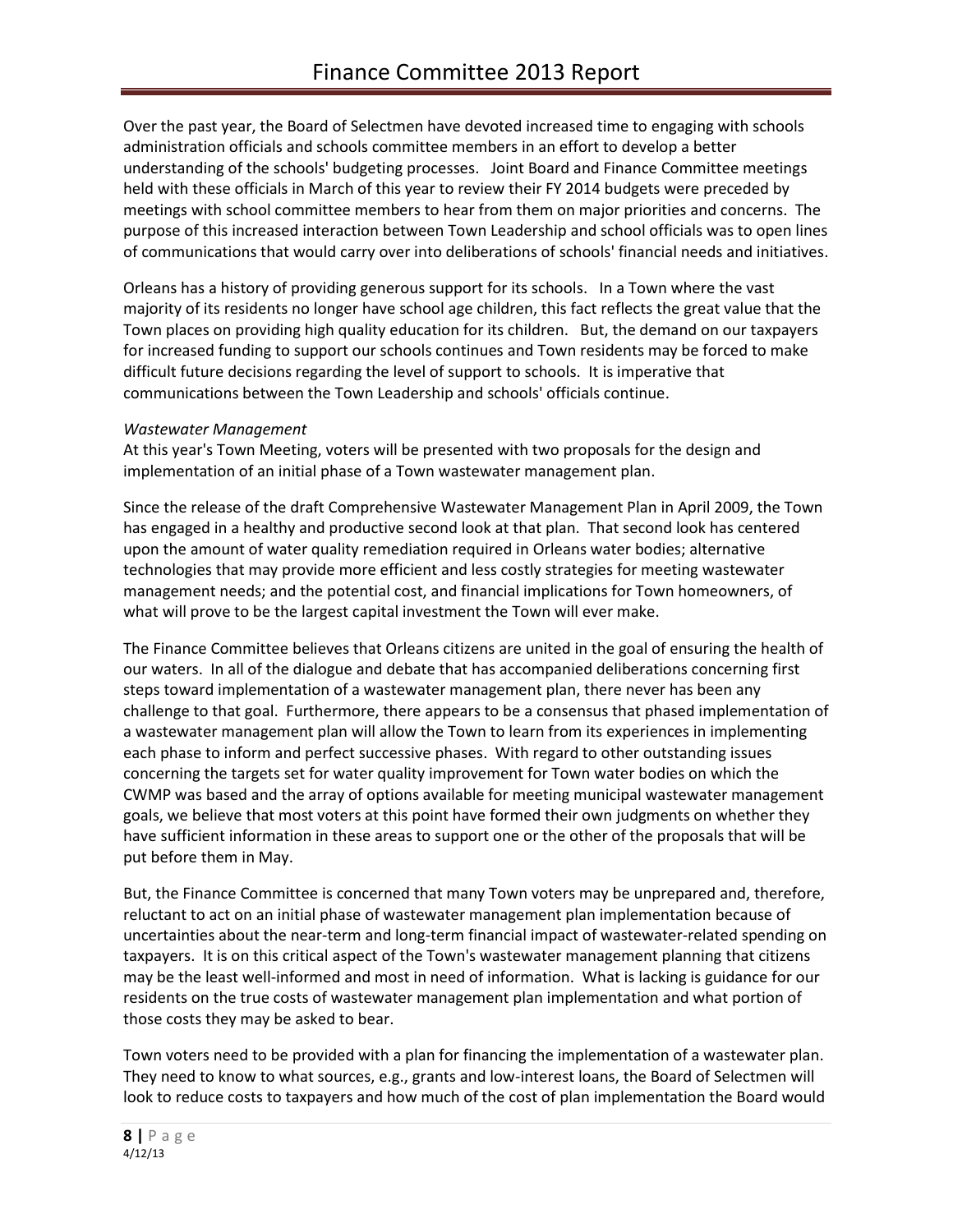hope to offset through these potential sources. They need to know whether Town Village business owners will be asked to pick up a greater share of the cost of downtown sewering or whether that cost will be shared among all property owners; if all taxpayers can expect to share in the cost of any sewering contemplated under the plan even if their properties will not be hooked up to the sewer system; and if the Board plans to reaffirm the interim policy for financing implementation of the CWMP that it adopted in 2008, which called for recovery 20% of the debt service for the wastewater facilities from betterment assessments levied against properties connected to the proposed centralized sewer system and recovery of 80% through increased property taxes.

In addition, Town taxpayers need guidance on what the various scenarios may cost them directly. And at this writing -- a little more than a month from Town Meeting -- we do not have this information to provide them. Obviously, until there is a plan in place, and engineering and design phases are complete, there will not be a definitive cost of the project. But, pending the availability of that information, citizens must be given a fair idea of what the options under consideration might cost using whatever assumptions and available cost data that are available.

At this writing, the Finance Committee has not voted its recommendations on the wastewater Warrant Articles. The absence of a financial plan and guidance on the cost implications for our taxpayers are problems for the Finance Committee, too, in making a recommendation. Whatever voters decide in May, they must have the answers on the issue of cost. If the cost to our taxpayers of going forward with a wastewater management plan remains uncertain, we cannot reasonably expect voter support for wastewater plan implementation.

# **The Budget as a Planning Tool**

The Finance Committee remains convinced of the importance of long-term strategic thinking about spending priorities and the role of the budget. The budget is a dynamic financial tool that, in times when resources are scarce, can be used to manage spending to sustain efforts to meet goals.

There has been a lot of talk about zero-based budgeting over the past decade or so, and debate on the relative merits of that approach as a basis for municipal budgeting. In theory, zero-based budgeting means building a budget from the ground up, starting at zero. But, in practice, where it has been implemented it has been as a hybrid, something less than ground up, but more than the typical building of one year's budget based upon that of the previous year. The Finance Committee believes that what is important about the concept of zero-based budgeting is the idea that each year's needs and priorities become the starting points for budget development and allocations and budgets are shaped by deliberation of what level and quality of service is desired and what financial resources are available to support those services; that budget decisions reflect the true cost of a particular function, service, or purchase and are informed by knowledge and thoughtful consideration of the revenues side of the equation.

We see several areas in which there are opportunities today to improve our use of the budgeting process as a vehicle for improving our management and financing of Town government operations, including centralizing and consolidating services and service delivery systems to increase efficiency; reevaluating Town fees structures to ensure that fees cover the direct costs of services delivered; and reducing the amount of budgeted, but unused, funds that are turned back to the general fund by Town departments at year-end. Likewise, we believe that the budget process should be looked upon by our schools as an opportunity to apply strategic thinking for long-term sustainability to the job of balancing revenues and expenses to meet essential instructional, capital, and general operational needs .